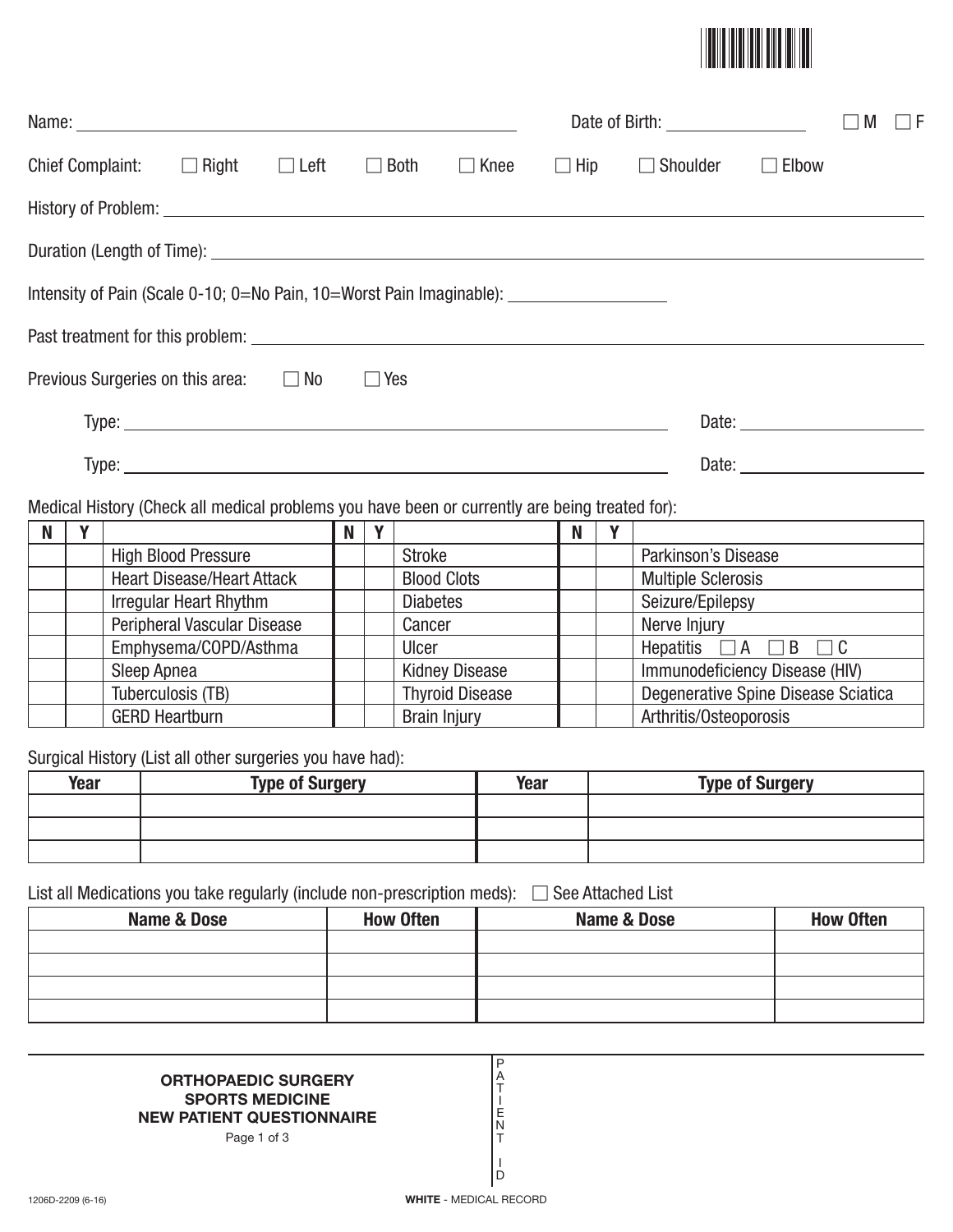Allergies:  $\Box$  No  $\Box$ If yes, please list medication and reaction to it below:

| <b>Medication</b> | Reactior | <b>Medication</b> | <b>Propries</b><br>า <del>c</del> acuon |
|-------------------|----------|-------------------|-----------------------------------------|
|                   |          |                   |                                         |
|                   |          |                   |                                         |

Complications (Check and explain any complications you have had after any of your surgeries):

| Infection: |                             | Pneumonia:              |
|------------|-----------------------------|-------------------------|
| Bleeding:  |                             | Lung Problems:          |
|            | <b>Blood Clot:</b>          | Severe Nausea/Vomiting: |
|            | <b>Anesthesia Reaction:</b> | Other:                  |

Social History:

| Occupation: _____________                                                                                                                   |                                  | $\Box$ Full Time $\Box$ Part $\Box$ Retired |
|---------------------------------------------------------------------------------------------------------------------------------------------|----------------------------------|---------------------------------------------|
| Do you drink alcohol? $\Box$ No $\Box$ Yes If yes, how much? $\Box$ 1-5 $\Box$ 6-10 $\Box$ 11-15 $\Box$ 16-20 $\Box$ 20 or more drinks/week |                                  |                                             |
| Do you currently smoke? $\Box$ No $\Box$ Yes                                                                                                |                                  |                                             |
| Did you ever smoke? $\Box$ No $\Box$ Yes                                                                                                    | If yes, number of packs per day: | For ______ years Year quit: ______          |
|                                                                                                                                             |                                  |                                             |

## Review of Symptoms (Check any recent/current problems, check symptoms or write in other):

| N | Y | <b>System</b>             | <b>Symptoms/Problems</b>                                                       | <b>Other</b> |
|---|---|---------------------------|--------------------------------------------------------------------------------|--------------|
|   |   | General                   | Fever, □ Unexplained Weight Loss/Gain, □ Weakness                              |              |
|   |   | Eyes/Vision               | Glasses, $\Box$ Blurred, $\Box$ Double, $\Box$ Dry Eyes                        |              |
|   |   | Ears, Nose, Throat, Mouth | Vertigo, $\Box$ Sinusitis, $\Box$ Hoarseness, $\Box$ Loss of Hearing<br>$\Box$ |              |
|   |   | Heart                     | Chest Pain, $\Box$ Murmurs, $\Box$ Palpitations, $\Box$ Irregular Rhythm       |              |
|   |   | Lung                      | Short of Breath, $\Box$ Asthma, $\Box$ Cough, $\Box$ Wheezing                  |              |
|   |   | Circulation               | Blood Clots, $\Box$ Swelling, $\Box$ Claudication, $\Box$ Varicosities         |              |
|   |   | <b>Digestive Tract</b>    | Diarrhea, $\Box$ Constipation, $\Box$ Ulcers, $\Box$ GERD, $\Box$ Pain         |              |
|   |   | Kidney/Urinary            | Stones, $\Box$ Burning, $\Box$ Itching, $\Box$ Bleeding                        |              |
|   |   | Skin/Breast               | Rash, Lump, $\Box$ Itching, $\Box$ Hair or Nails Change                        |              |
|   |   | Endocrine                 | Excess Thirst, □ Decreased Energy, □ Diabetes                                  |              |
|   |   | Neurologic                | Balance, $\Box$ Numbness/Tingling, $\Box$ Seizure, $\Box$ Tremor               |              |
|   |   | Psychiatric               | Depressions, $\Box$ Anxiety, $\Box$ Sleep Disorder                             |              |
|   |   | Blood/Lymph               | Bleeding Problems, $\Box$ Easy Bruising, $\Box$ Transfusion                    |              |
|   |   | Musculoskeletal           | Fracture, $\Box$ Arthritis, $\Box$ Motion Loss, $\Box$ Cramps/Spasms           |              |

## **ORTHOPAEDIC SURGERY SPORTS MEDICINE NEW PATIENT QUESTIONNAIRE**

Page 2 of 3

P A T I E N T I D